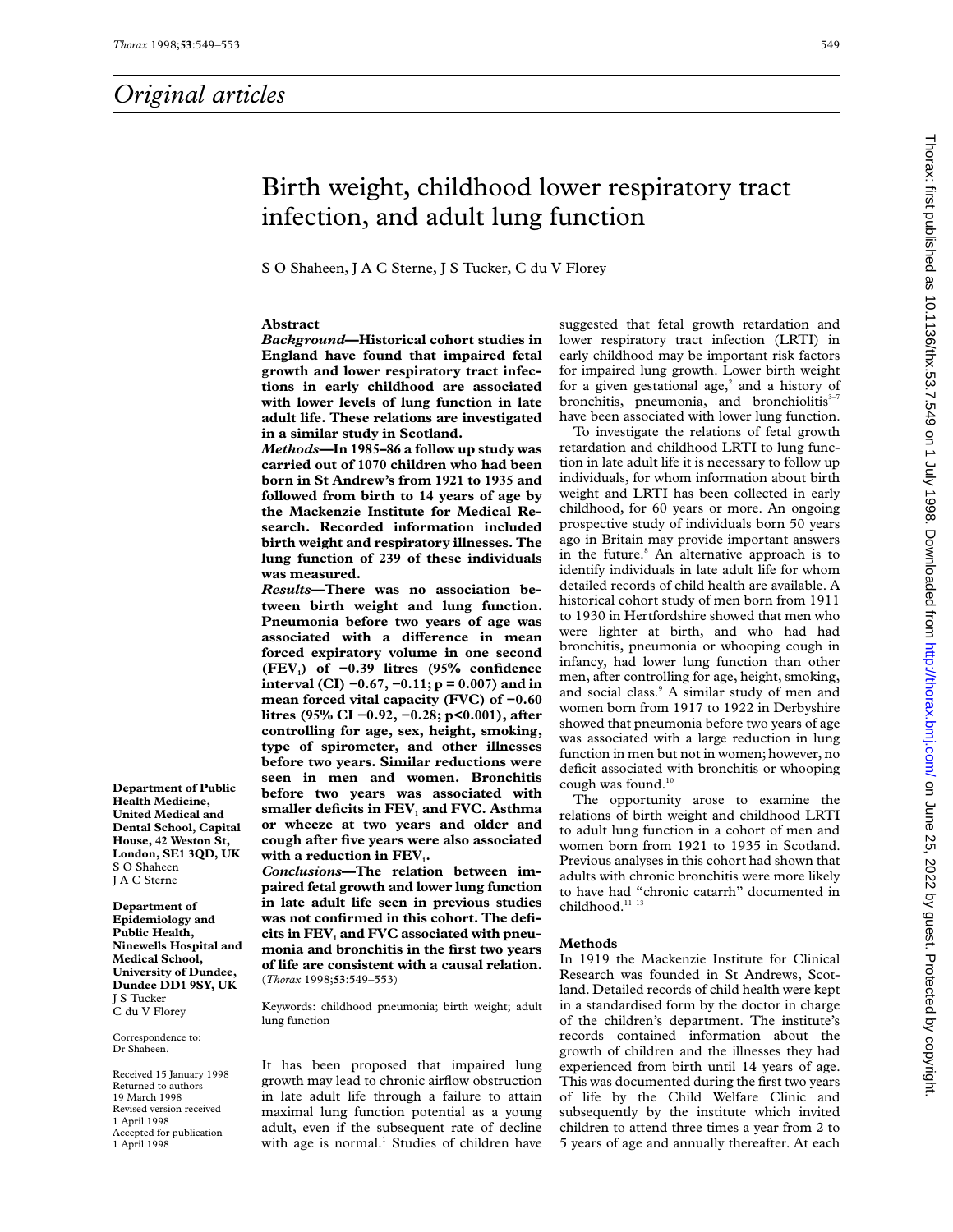

*Figure 1 Follow up of Mackenzie cohort.*

visit mothers were interviewed about their child's health and asked to report any illnesses and the age at illness. If the general practitioner had been consulted the diagnosis was used as confirmation of the report. Respiratory illnesses included cough, bronchitis, pneumonia, wheeze, asthma, whooping cough, measles, croup, and influenza. Other information in the records included birth weight and father's occupation. There was no quantitative information on gestational age but births were recorded as "full term" or "premature".

In 1985–86 a follow up study was carried out of 1070 people who had attended the Mackenzie Institute as children to investigate the relation between childhood respiratory illness and adult respiratory disease. This sample comprised 70% of all children born in the Burgh of St Andrews in 1921 to 1935 $12$  13 and included children with sufficient information from the Mackenzie records for follow up. Details of the tracing methods have been reported previously.12 The status of the study sample in 1986 is shown in fig 1. A total of 653 individuals (61%) were still alive and traced, and 183 individuals had died. Of these deaths, 107 (58%) had occurred in the first five years of life, of which 22 were attributed to pneumonia, bronchopneumonia, and bronchitis, and 55 (30%) had occurred after 40 years of age, of which five were attributed to chronic bronchitis, emphysema, and asthma.

The 653 traced individuals were mailed a questionnaire that asked about respiratory symptoms and smoking history, $14$  occupation

*Table 1 Difference in mean lung function (95% CI)*\* associated with different respiratory *illnesses before 2 years of age in 239 men and women*

| Illness $(n)$       | FEV, (litres)            | FVC (litres)         | <b>FEV</b> ,/FVC        |
|---------------------|--------------------------|----------------------|-------------------------|
| Pneumonia (10)      | $-0.39(-0.67,-0.11)$     | $-0.60(-0.92,-0.28)$ | $1.6 \quad (-3.3, 6.4)$ |
| Bronchitis (70)     | $-0.13(-0.25,-0.001)$    | $-0.15(-0.30,-0.01)$ | $-0.2$ $(-2.4,2.0)$     |
| Cough $(28)$        | $-0.02$ ( $-0.20,0.15$ ) | $0.11(-0.09, 0.32)$  | $-2.3$ $(-5.3, 0.7)$    |
| Measles $(20)$      | $0.17(-0.04, 0.37)$      | $0.21(-0.03, 0.44)$  | $0.05(-3.5,3.6)$        |
| Whooping cough (24) | $-0.04(-0.23, 0.15)$     | $0.03(-0.19, 0.25)$  | $-1.8$ $(-5.1,1.5)$     |
| Croup $(4)$         | $-0.02(-0.46, 0.43)$     | $0.02(-0.49, 0.53)$  | $-1.8$ $(-9.5,5.9)$     |
| Influenza $(9)$     | $-0.01(-0.30, 0.29)$     | $0.03(-0.31, 0.37)$  | $-0.8$ $(-5.9, 4.3)$    |
| Asthma/wheeze (8)   | $0.02(-0.29, 0.34)$      | $0.17(-0.20, 0.53)$  | $-3.3$ $(-8.8,2.1)$     |

\*Controlling for age, sex, height, smoking history, type of spirometer, and other illnesses in the table.

and education, and parents' smoking history. A total of 468 (72%) individuals responded. Of the questionnaire responders, 414 were still living in St Andrew's or other parts of Fife and Tayside, and they were invited to have their lung function measured. Spirometry was performed with the subjects standing and, after practice blows, five forced expiratory manoeuvres were recorded. Lung function was measured using either a Vitalograph spirometer (Vitalograph Ltd., Buckingham, UK) at a clinic or a turbine spirometer at home; the latter instrument was used for all subjects who did not live in the immediate vicinity of Dundee or St Andrew's (58%). Field workers were blind to the contents of the child health records.

Each of the respiratory illnesses was categorised according to whether it had been experienced before 2 years of age, between 2 and 5 years, or after 5 years. The cut off of 2 years was chosen a priori for comparability with previous studies.<sup>48 10</sup> Bronchopneumonia, and measles or influenza accompanied by pneumonia, were included under the diagnosis of "pneumonia". "Asthma" and "wheeze" were combined as one entity. Children were classified as "atopic" if they had a history of hay fever, eczema, or allergic urticaria. Social class at birth was classified according to the Registrar General's  $classification<sup>15</sup>$  using information on father's occupation. Occupational and educational histories were used to classify adult social class as manual and non-manual in the same way. Women's social class was based on their own occupation if they lived alone, otherwise on their partner's occupation.

Lung function data were analysed by multiple linear regression using Stata.16 The highest values of forced expiratory volume in one second  $(FEV<sub>1</sub>)$  and forced vital capacity  $(FVC)$ from satisfactory manoeuvres were used in the analysis even if they came from different blows.17 Main analyses controlled for age, sex, height, smoking, and type of spirometer. Lifetime smoking history was expressed as a categorical variable (never, exsmoker, and current smoker) and in smokers as a continuous variable (pack-years). Both smoking variables were included in the regression analyses<sup>18</sup>; we found that square root of pack years had a linear association with  $FEV<sub>1</sub>$  and  $FVC$  and therefore this was used in the analyses. We tested for interactions between sex and age, height and smoking on lung function. Subsidiary analyses also controlled for social class at birth, adult social class, maternal smoking, paternal smoking, and atopy.

## **Results**

Among the questionnaire responders 243 agreed to spirometric testing; 128 men and 112 women performed satisfactorily. We examined characteristics of individuals from the original study sample according to their tracing status in 1986, whether they had responded to the questionnaire and whether lung function data had been obtained. There was no difference in mean birth weight or in the prevalence of childhood respiratory morbidity between those individuals from the original study sample who were traced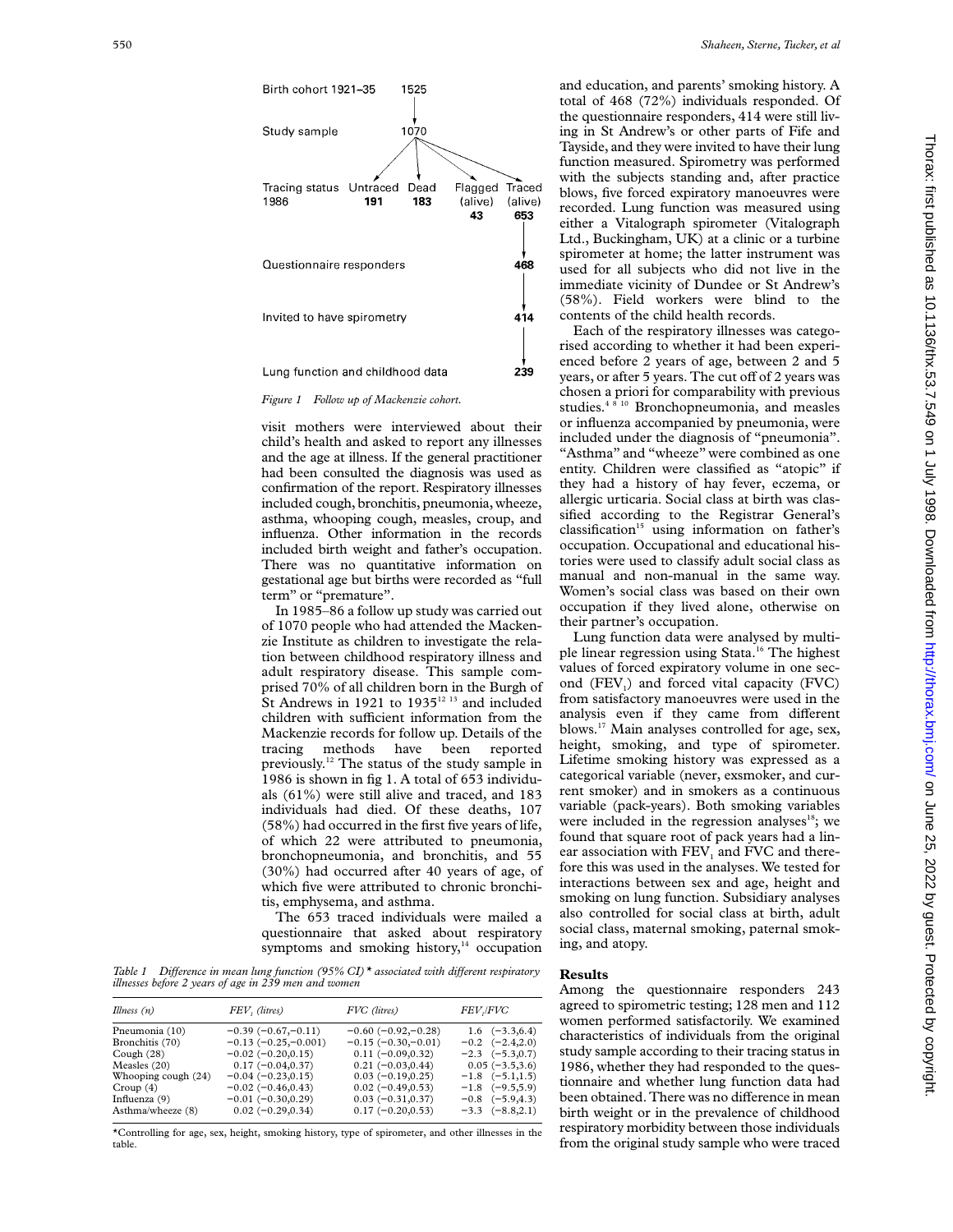*Table 2 DiVerence in mean lung function (95% CI)\* associated with diVerent respiratory illnesses at 2 years of age and older in 239 men and women*

| Illness        | Age(n)      | FEV, (litres)        | FVC (litres)         | <b>FEV</b> ,/ <b>FVC</b> |
|----------------|-------------|----------------------|----------------------|--------------------------|
| Pneumonia      | ≥2(18)      | $-0.02(-0.24, 0.19)$ | $-0.05(-0.31, 0.21)$ | $0.4(-3.4, 4.1)$         |
| Bronchitis     | $2 - 5(78)$ | $0.05(-0.08, 0.17)$  | $0.06(-0.10, 0.21)$  | $0.3(-1.9,2.5)$          |
|                | >5(29)      | $0.16(-0.02, 0.35)$  | $0.03(-0.18, 0.25)$  | $3.1(-0.1,6.2)$          |
| Cough          | $2 - 5(47)$ | $-0.09(-0.23, 0.05)$ | $-0.09(-0.26, 0.07)$ | $-0.4(-2.9,2.0)$         |
|                | >5(27)      | $-0.24(-0.42,-0.07)$ | $-0.18(-0.39, 0.03)$ | $-3.1(-6.2,-0.04)$       |
| Measles        | $2 - 5(73)$ | $-0.03(-0.15, 0.10)$ | $-0.14(-0.29, 0.01)$ | $1.6(-0.5,3.8)$          |
|                | >5(43)      | $-0.03(-0.18, 0.12)$ | $-0.16(-0.34, 0.03)$ | $2.5(-0.2,5.1)$          |
| Whooping cough | $2 - 5(82)$ | $0.11(-0.01, 0.23)$  | $0.11(-0.03, 0.26)$  | $0.8(-1.3,2.9)$          |
|                | >5(21)      | $-0.14(-0.34, 0.06)$ | $-0.07(-0.31, 0.17)$ | $-1.8(-5.2,1.7)$         |
| Croup          | $\geq 2(6)$ | $-0.23(-0.60, 0.13)$ | $-0.27(-0.70, 0.17)$ | $-1.2(-7.6,5.1)$         |
| Influenza      | $2 - 5(41)$ | $-0.07(-0.22,0.08)$  | $-0.15(-0.32,0.02)$  | $0.5(-2.0,3.0)$          |
|                | >5(21)      | $0.09(-0.11, 0.29)$  | $0.01(-0.23, 0.25)$  | $2.4(-1.0,5.9)$          |
| Asthma/wheeze  | ≥2(10)      | $-0.34(-0.62,-0.06)$ | $-0.26(-0.59, 0.07)$ | $-4.6(-9.4,0.2)$         |

\*Controlling for age, sex, height, smoking history, type of spirometer, and other illnesses in the table

and untraced or between questionnaire responders and non-responders. Also, mean birth weight was similar between those alive and those who had died. Among the questionnaire responders, individuals with lung function data had a similar mean birth weight to those without, but were significantly more likely to be smokers and to be of manual social class.

The mean (SD) age of the subjects was 57.6  $(4.3)$  years. The difference between the highest and second highest  $\text{FEV}_1$  was  $\leq 0.2$  litres in 95%<br>of subjects; 93% achieved a similar of subjects; 93% achieved a similar reproducibility for FVC.<sup>17</sup> Mean (SD) unadjusted  $FEV<sub>1</sub>$  and  $FVC$  were, respectively, 2.99 (0.64) litres and 4.19 (0.74) litres in men, and 2.30 (0.46) litres and 3.06 (0.54) litres in women. We found a highly significant interaction between sex and age on  $FEV<sub>1</sub>$  and  $FVC$ ; 34% of men and 24% of women had smoked in the past, and 44% and 34%, respectively, were still smoking. The main analyses were restricted to 239 individuals with complete information.

Mean (SD) birth weight was 3.41 (0.55) kg. Birth weight was unrelated to lung function. After controlling for age, sex, height, smoking, and type of spirometer, estimated changes in  $FEV<sub>1</sub>$  and FVC, per change in birth weight (litres/kg) were, respectively, 0.036 (95% confidence interval (CI)  $-0.074$ , 0.147; p = 0.52) and 0.010 (95% CI –0.119, 0.139; p = 0.88). Fifteen children (6%) were born "prematurely". Controlling for prematurity did not alter the findings for birth weight.

Table 1 shows the differences in mean lung function associated with different types of LRTI before 2 years of age, after controlling for age, sex, height, smoking, type of spirometer, and other illnesses listed in the table. Pneumonia before 2 years was associated with a reduc-



*Figure 2* Relation between difference (95% CI) in mean *FEV1 and age at getting pneumonia (controlling for age, sex, height, smoking history, and type of spirometer).*

tion in mean FEV<sub>1</sub> (difference −0.39 litres (95% CI −0.67, −0.11; p = 0.007) and in mean FVC (difference  $-0.60$  litres (95% CI  $-0.92$ ,  $-0.28$ ; p<0.001) but not in mean FEV<sub>1</sub>/FVC. The effect of pneumonia before 2 years on lung function was similar in men and women (mean difference in FEV<sub>1</sub> −0.38 litres (95% CI −0.81, 0.06) and −0.34 litres (95% CI −0.68, −0.002)), respectively. Bronchitis before 2 years was also associated with lower lung function, although the reductions were smaller (mean difference in FEV<sub>1</sub> −0.13 litres (95%) CI,  $-0.25$ ,  $-0.001$ ) and mean difference in FVC −0.15 litres (95% CI −0.30, −0.01)). The effects of pneumonia and bronchitis before 2 years on FEV<sub>1</sub> and FVC were little altered by further controlling for illnesses after 2 years of age, social class at birth, current social class, maternal smoking, paternal smoking, and atopy. Whooping cough and other illnesses before 2 years were not associated with lower lung function.

Pneumonia and bronchitis at 2 years of age and older were not associated with a reduction in lung function. However, asthma or wheeze at 2 years and older, and cough after 5 years, were associated with reductions in  $FEV<sub>1</sub>$  (table 2). We examined the relation between age at getting pneumonia and  $FEV<sub>1</sub>$  in one year intervals (fig 2). This suggested that pneumonia was associated with a reduction in  $FEV<sub>1</sub>$  until 3 years of age.

#### **Discussion**

This study has shown that pneumonia and bronchitis in the first 2 years of life were associated with a lower level of FEV<sub>1</sub> and FVC in late middle age. Other illnesses before 2 years of age, including whooping cough, were not associated with impaired lung function, but in later childhood asthma or wheeze and cough were associated with reductions in  $FEV<sub>1</sub>$ . No association was found between birth weight and lung function.

In this follow up study, questionnaire and lung function data were obtained from only 44% and 22%, respectively, of the original study sample (fig 1). It is therefore important to consider whether our findings could have been biased through losses to follow up of the individuals who were untraced, those who had died before 1986, those who did not respond to the questionnaire or those for whom lung function data were not obtained. We cannot exclude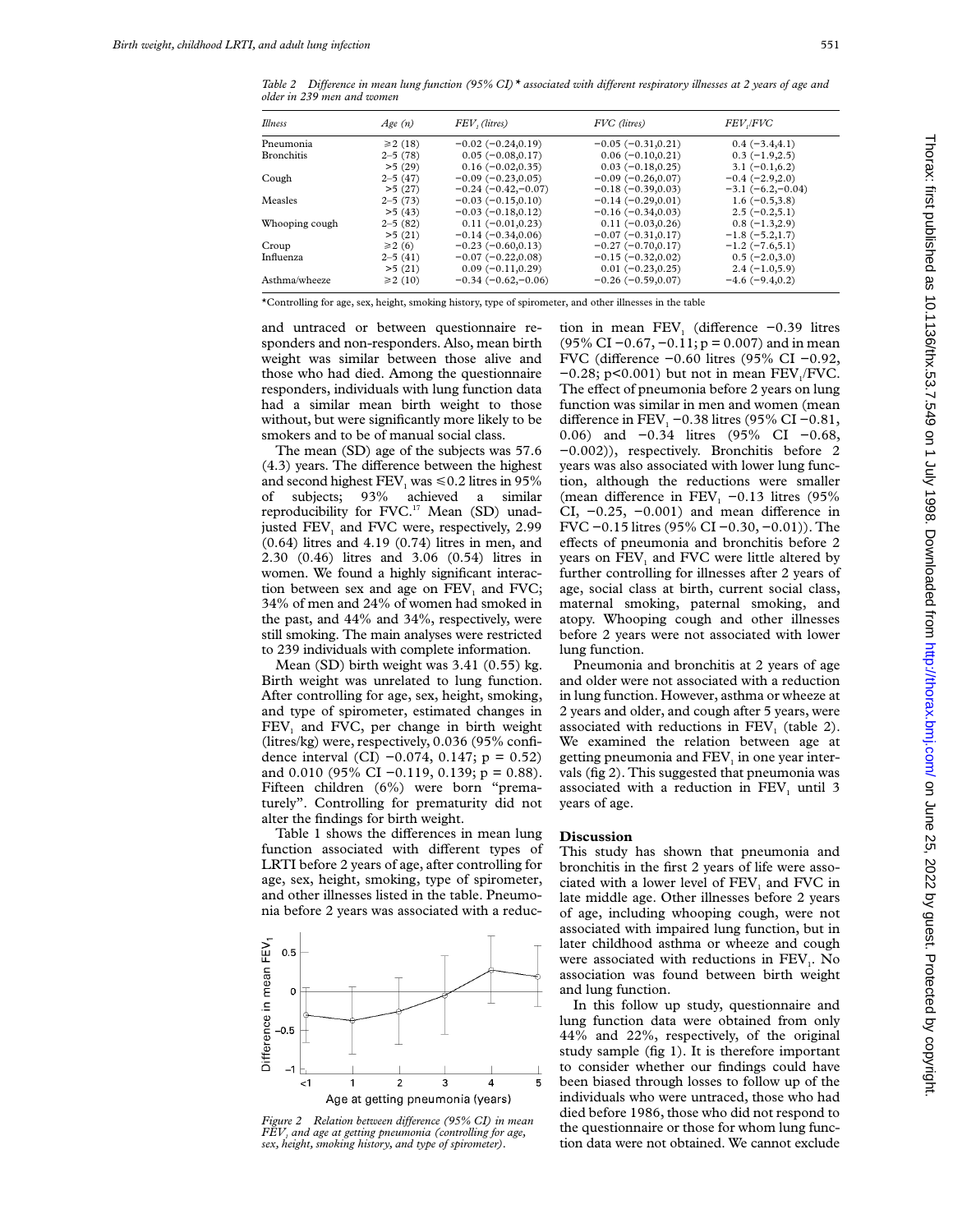We found no relation between birth weight and lung function. This is in contrast to the findings of two historical cohort studies from England<sup>9</sup> and India.<sup>19</sup> A study of children, with information on gestational age, confirmed that the association between lower birth weight and lower lung function was a consequence of impaired fetal growth rather than prematurity.<sup>2</sup> While we did not have quantitative information on gestational age, controlling for "premature" birth did not alter our findings. It is possible, however, that our effect estimates differ as a consequence of sampling variation; the lower 95% confidence interval for the coefficient of birth weight on FEV <sup>1</sup> in our study overlapped with the upper limit for the coefficients in the other two studies.

In this study we were testing, a priori, the hypotheses that bronchitis, pneumonia, and whooping cough before 2 years of age are associated with reduced lung function in late adult life. Given this, and the level of significance for the associations between early pneumonia and  $FEV_1$  and  $FVC$  (p = 0.007 and p<0.001, respectively), we think it unlikely that our findings for pneumonia, at least, arose through chance. The evidence for an association with bronchitis, however, is less strong.

An important potential confounder to consider is maternal smoking in pregnancy. This is associated with a higher incidence of respiratory infections,<sup>20</sup> and with lower lung function<sup>21</sup> in infancy, although a link between maternal smoking and lower lung function in adult life has not been reported. We found that maternal smoking, reported by 23% of subjects, was not related to adult lung function and did not therefore confound the pneumonia effect. While our information on maternal smoking was based on recall and could not distinguish maternal smoking in pregnancy from that in childhood, a recent study with more reliable information on maternal smoking in pregnancy confirmed that this exposure did not confound the association between childhood pneumonia and adult lung function.<sup>22</sup>

The reduction in FEV <sup>1</sup> and FVC associated with pneumonia and bronchitis before 2 years of age is consistent with a previous study of elderly men born in Hertfordshire in which pneumonia or bronchitis in infancy was associated with lower lung function in late adult life. <sup>9</sup> A study of elderly men and women born in Derbyshire found that pneumonia, but not bronchitis, before 2 years was associated with a reduction in  $FEV<sub>1</sub>$  and FVC in men, although the effect was smaller and non-significant in women.<sup>10</sup> The lack of a reduction in the ratio FEV 1/FVC was in keeping with one of these studies, $9^{23}$  but not the

other.10 A recent study of the 1958 British national birth cohort found an association between pneumonia before 7 years of age and lower lung function in young adults.<sup>22</sup> In that study the finding was independent of a history of asthma and wheezing and, as with our study, FEV 1/FVC was normal, suggesting that childhood pneumonia is associated with smaller lung volumes but not with airflow obstruction.

What did "pneumonia" and "bronchitis" before 2 years of age represent? "Pneumonia" clearly represented a severe LRTI as it accounted for a substantial proportion of deaths under 5 years of age in this cohort.<sup>12</sup> Furthermore, most childhood deaths from pneumonia occurred before 2 years of age. "Bronchitis" is likely to have been a less severe illness as it accounted for much fewer deaths and was associated with smaller reductions in lung function. Some of the cases of "pneumonia" and "bronchitis" before 2 years may have included what would be described today as "bronchiolitis", a term not used in the 1920s. Interestingly, "cough" seemed to represent a di Verent type of illness, as in later childhood, but not earlier, it was associated with an obstructive deficit in lung function. Cough at this later age and wheeze at 2 years and older may have been manifestations of asthma.

There are two possible interpretations of our findings. Either pneumonia and bronchitis in early childhood contributed to impairment of adult lung function, or individuals who experienced these illnesses already had lower lung function from birth. The latter possibility can only be addressed in prospective studies from birth to adult life in which neonatal lung function is measured before the occurrence of severe LRTI. While we cannot exclude this explanation, the substantial deficits in lung function associated with these illnesses are in keeping with a causal interpretation. The deficit in FEV<sub>1</sub> associated with pneumonia was greater than that associated with being a current smoker in this cohort.

How might early pneumonia and bronchitis have led to impaired adult lung function? The most likely explanation is that these illnesses had a deleterious effect on lung growth, which led to a failure to achieve maximal lung function potential in adult life. The lack of an obstructive deficit suggests that growth of the airways and the parenchyma were affected proportionately. Bronchitis and pneumonia in early childhood have been associated with impaired lung function in children. $357$  Gold and colleagues showed that boys with a history of pneumonia in the first 2 years of life subsequently had a slower rate of growth of lung function than other boys. <sup>4</sup> Retrospective studies of children have also found deficits in lung function associated with bronchiolitis.<sup>356</sup> In animals viral pneumonia and bronchiolitis can interfere with lung growth.24 Pathological and radiological studies of children have shown that pneumonia caused by particular types of adenovirus can damage the lung, leading to bronchiolar obliteration and bronchiectasis, particularly if the illness occurs before 2 years of age.<sup>25-27</sup> Furthermore, follow up later in childhood suggests that